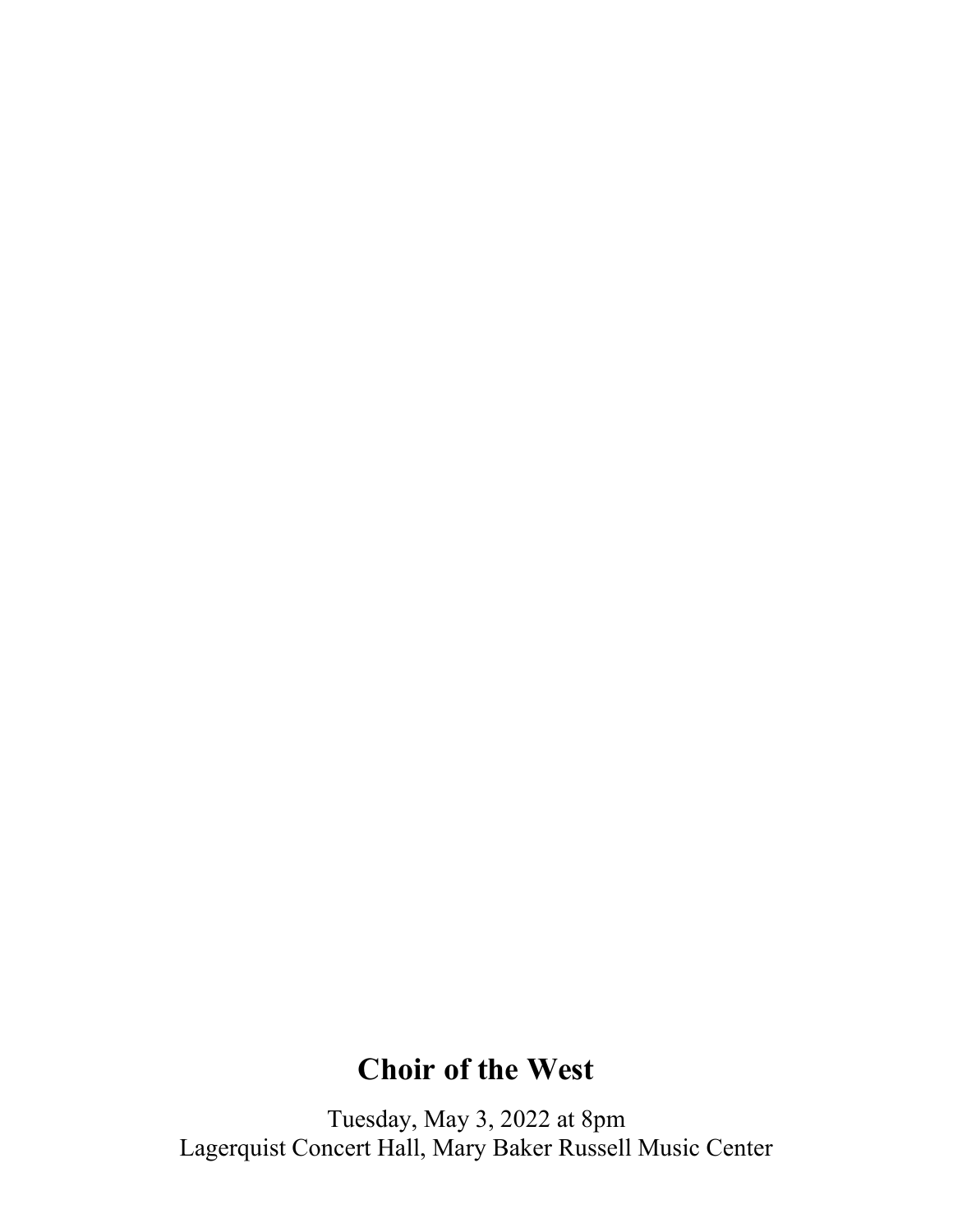Pacific Lutheran University School of Arts and Communication and the Department of Music present

## **Choir of the West**

Richard Nance, *conductor* **•** Amy Boers, *piano*

Tuesday, May 3, 2022 at 8pm Lagerquist Concert Hall, Mary Baker Russell Music Center

Welcome to Lagerquist Concert Hall.

Please disable the audible signal on all watches and cellular phones for the duration of the concert. Use of cameras, recording equipment and all digital devices is not permitted in the concert hall.

## **PROGRAM**

|                                                                                                                                                                                                     | Text: Martin Luther<br>tr. Frederick Henry Hedge (1805-1890)                                                                                                                                                                                            |
|-----------------------------------------------------------------------------------------------------------------------------------------------------------------------------------------------------|---------------------------------------------------------------------------------------------------------------------------------------------------------------------------------------------------------------------------------------------------------|
| Rae Hyra, soloist                                                                                                                                                                                   | Text: Traditional Latin, Swahili and English                                                                                                                                                                                                            |
| Latin:<br>Pacem Domine, Dei gratias<br>Eripe animas (Deus lux mea),<br>Dum hoc orbis mutat (Crux mihi ancora),<br>Cum vos allis dubitas (Credo Domina)<br>Ego surge, Dei gratias.                   | Peace of the Lord, thanks be to God.<br>Save our souls (God is my light),<br>When the world changes (the cross is my anchor),<br>When others doubt you (Lord, I believe),<br>I arise, thanks be to God.                                                 |
| Swahili:<br>Ambapo kun upendo na imani, Mungu huwepo.<br>Upendo wa Kristo ume tu kutanisha sote pamoja.<br>Tufurahi na tu mpe radhi, sote Upendo!                                                   | Where charity and love are, God is there.<br>The love of Christ has gathered us into one.<br>Rejoice, and please Him, let us love!                                                                                                                      |
| Latin:<br>Timeamus, et amemus Deum vivum.<br>Et ex corde diligamus nos sincero.                                                                                                                     | Let us fear, and let us love the living God.<br>Let us love each other with sincere hearts.                                                                                                                                                             |
| Ubi caritas et amor; Deus ibi est.<br>Simul ergo cum<br>in unum congregamur:<br>Ne nos mente dividamur caveamus.<br>Cessent iurgia maligna, cessent lites.<br>Et in medio nostri sit Christus Deus. | Where charity and love are, God is there.<br>Simultaneously, therefore,<br>we are gathered into one congregation:<br>Lest we be divided in mind, let us beware.<br>Let evil impulses stop, cease strifes.<br>And in the midst of it be Christ our Lord. |
| Swahili:<br>(Furaha; Amina; ee Kristo; Mungu Wetu;)                                                                                                                                                 | (Joy; Amen; O Christ; Our God)                                                                                                                                                                                                                          |
| English:<br>And may we with the blessed see<br>Christ our God, thy face in Glory.<br>Consumed by the greatest joy, infinite life, let us love!                                                      |                                                                                                                                                                                                                                                         |

Swahili: Amina! *Amen.*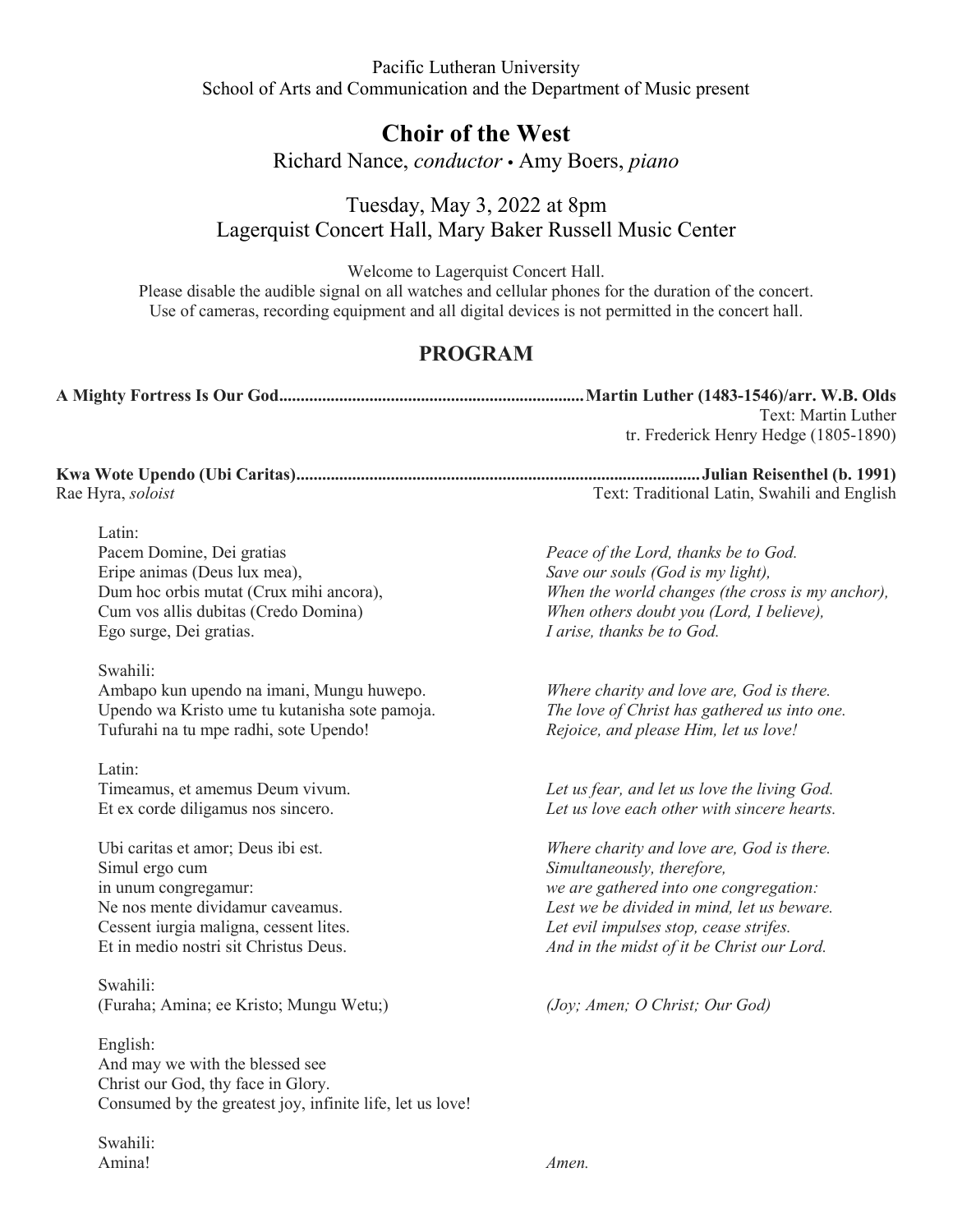#### **Music from Latvia**

#### **1. Māte Saule .................................................................................................................................... Pēteris Vasks (b. 1946)**

Text: Jānis Peters (b. 1939)

Ē, redzēj' kāvus karojam; *having their battle;* 

Karo kāvi pie debesu, *I was afraid, I was afraid, I was afraid, I was afraid, I was afraid, I* was afraid, *I* was afraid, *I* was afraid, *I* was afraid, *I* was afraid, *I* was afraid, *I* was a see the *I* wa Ē, vedīs karus mūs' zemē. *To my land, too.* 

**Part-songs in Homage to Brahms ................................................................................................. Richard Nance (b. 1955)** 

#### **1. Nachtwache [I]**

Leise Töne der Brust *Soft music of the heart,*  geweckt vom Odem der Liebe, *awakened by the breath of love,* ob sich euch öffen ein Ohr, *or of a loving heart;*  und wenn sich keines euch öffnet, *and if none should open,*  Trag ein Nachtwind euch *let a night wind bear you,*  seufzend in meines zurück. *sighing, back into mine.* 

#### **2. Abendständchen**

Mackenzie Taylor, *soloist*

Hör, es klagt die Flöte wieder, *Listen! The flute laments again,* Und die kühlen Brunnen rauschen, *and the cool springs murmur*.<br>
Golden when die Töne nieder, *The golden tones waft down*; Golden when die Töne nieder,<br>
Stille. stille. laß uns lauschen!<br> *Stille. still. hush. let us listen!* Stille, stille, laß uns lauschen!

Rūgst rīts kā mīkla maizes abrā. *Morning is rising like kneaded bread dough,*  Mother's footsteps clatter on the clay floor Un klaipi kļavu lapām klāti,<br>Uz lizes krāsnij mutē brauc.<br>*Uz lizes krāsnij mutē brauc. and loaves, covered with maple leaves,* travel on the peel into the mouth of the oven.

Vēl jēri guļ ar zvaigznēm acīs, *Lambs still sleep with stars in their eyes* ploughs still lie idle in men's dreams, bet māte saule baltu sviestu*, but Mother Sun churns white butter –*  Kā mūžību uz sliekšņa kuļ. *Like eternity—on the threshold.*

Laiks ritēja pa saltu rasu; *Time rolled by through the cold dew –*  trīs gadsimtus vai stundas trīs. *Three centuries or hours three.* Kad modāmies jau māte gāja*, When we awoke, the sun was already stepping*  pa ošu gatvi debesīs. *Up through the ash trees into the sky.* 

# **2. Northern Lights ........................................................................................................................ Ēriks Ešenvalds (b. 1977)**

Texts: Latvian folksong Charles Francis Hall (1821-1871) and Fridtjof Nansen (1861-1930)

Cik naksnīnas pret ziemeli *Whenever at night, far in the north*  redzēj' kāvus kārojam, *I saw the kāvi soldiers (Northern Lights)*

perhaps they might bring war

Texts: 1. Fredrich Rüchert (1788-1866), alt. RN 2. Clemens von Brentano (1778-1842)

Hauchet zitternd hinaus,<br>
ob sich euch öffen ein Ohr,<br> *or of a loving heart;* 

Holdes Bitten, mild Verlangen, *Gracious imploring, gentle longing,* Wie es süß zum Herzen spricht! *how sweetly they speak to the heart!*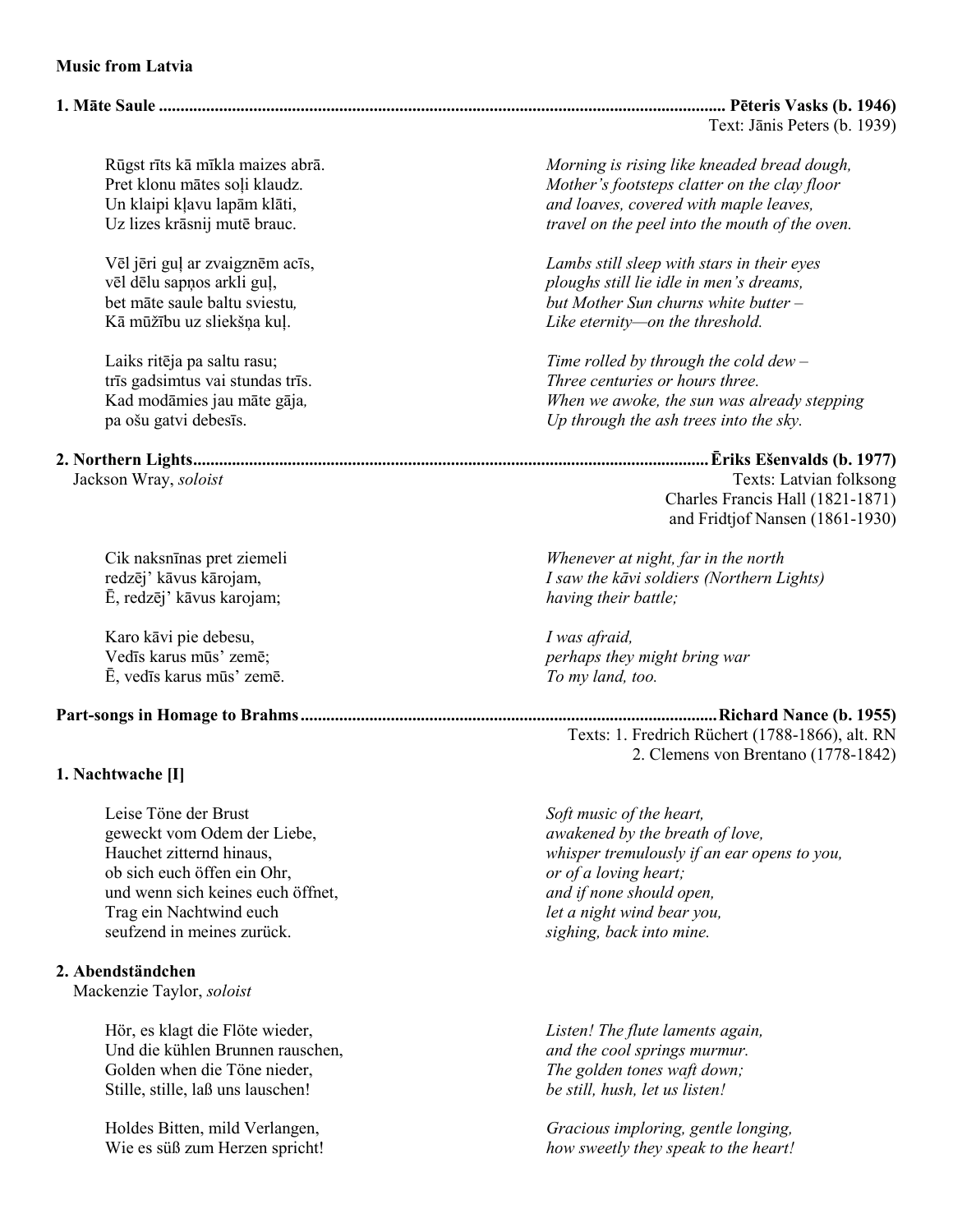Blickt zu mir der Töne Licht. *The light of the music shines.* 

Durch die Nacht, die mich umfangen, *Through the night, which has embraced me,*

## **Herschel: A Whisper That Bears Her Name (world premiere) .......... TJ Wheeler (b. 1994) and Anika Hille (b. 1998)**

Lindsey Hansen and Kayla Linquist, *soloists* Text: Anika Hille

Dusk fades as heartache might when stars arise in translucent flight anointed with knowledge a kingdom dwells, lulled to sleep by far away bells.

Roused wonder, a woman confined; Insomnia fed by a diligent mind. Arise in translucent light, arise!

With jaded heart and weary eye, Through lens and frame surveys the sky Her nebulous thoughts e'er comfort'bly numb, awaiting celestial omens that never may come.

White crease, a sudden, Blue ribbon aflame, The loneliest corner of heaven, A whisper that bears her name.

The comet fades as disparity might, For she steps from the shadows And into the starlight.

**Psalm 36 .......................................................................................................................................................... Richard Nance** Text: Psalm 36: 1-10, 12 (alt.); Psalm 46: 1-2

#### **Prayer for Ukraine ................................................................................................................. Mykola Lysenko (1842-1912)**  Text: Oleksandr Konysky (1836-1900)

Боже великий, єдиний, *Lord, oh the Great and Almighty,* Нам Україну храни, *Protect our beloved Ukraine,* Волі і світу промінням *Bless her with freedom and light* Ти її осіни. *Of your holy rays.* 

Світлом науки і знання *With learning and knowledge enlighten* Нас, дітей, просвіти, *Us, your children small,* В чистій любові до краю, *In love pure and everlasting* Ти нас, Боже, зрости. *Let us, oh Lord, grow.* 

Молимось, Боже єдиний, *We pray, oh Lord Almighty,* Protect our beloved Ukraine, Всі свої ласки й щедроти *Grant our people and country* Ти на люд наш зверни. *All your kindness and grace.* 

Дай йому волю, дай йому долю, *Bless us with freedom, bless us with wisdom,* Дай доброго світу, щастя, *Guide into kind world,* Дай, Боже, народу<br>1 многая, многая літа.<br>1 многая, многая літа.

## *INTERMISSION*

**Cum Sancto Spiritu (from** *Gloria***) ................................................................................................. Hyo-won Woo (b. 1974)** 

І многая, многая літа. *Forever and evermore.*

Gloria in excelsis Deo<br>
et in terra pax hominibus bonae voluntatis.<br> *Glory to God in the highest,*<br> *Glory to God in the highest,*<br> *Glory to God in the highest,* et in terra pax hominibus bonae voluntatis. *and on earth peace to people of good will.*  Laudamus te, benedicimus te, *We praise you, we bless you,* gratias agimus tibi propter magnam gloriam tuam, *we give you thanks for your great glory,* 

Text: from the Ordinary of the Mass

we adore you, we glorify you,<br>we give you thanks for your great glory,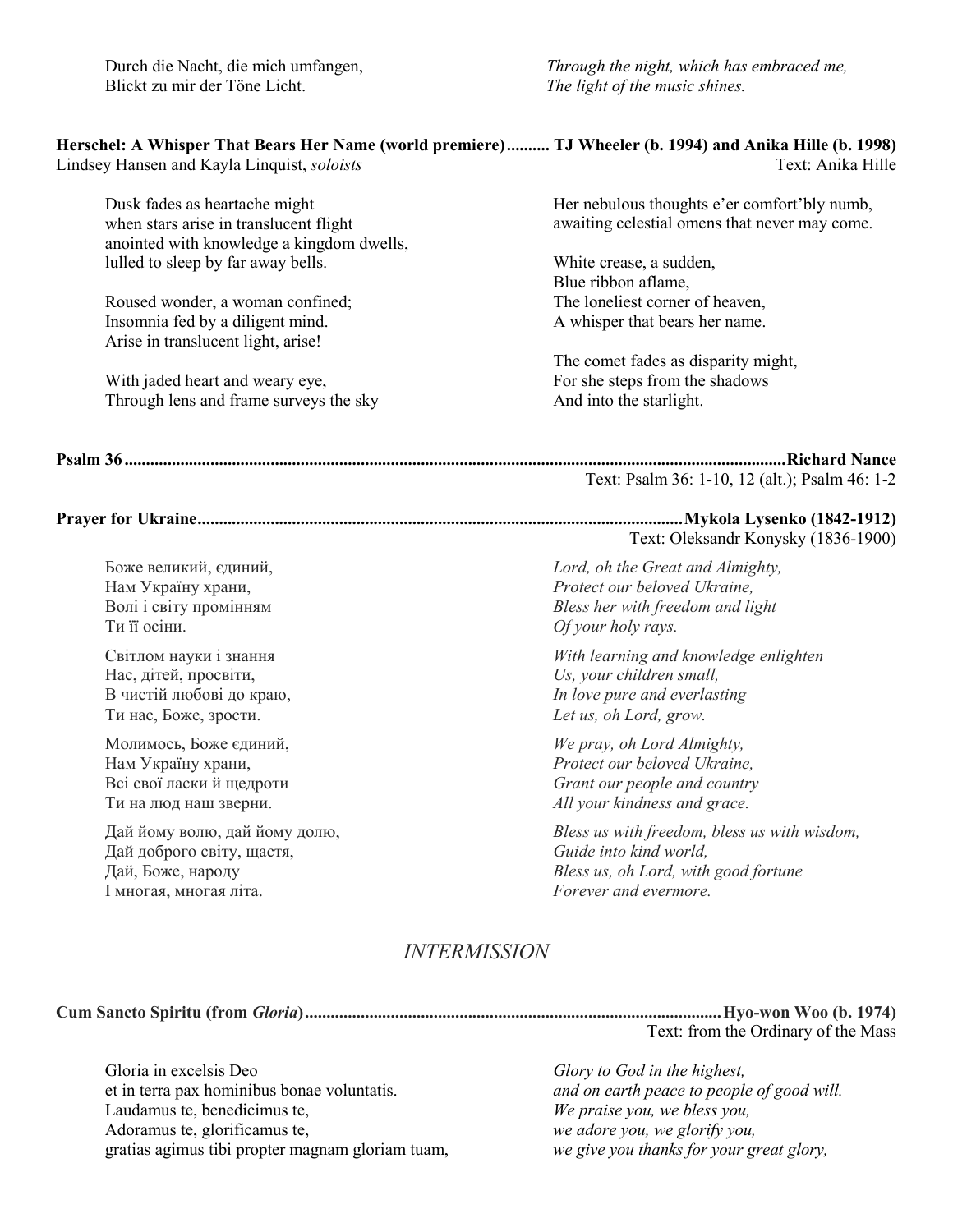| Quoniam tu solus Sanctus,                  | For you alone are the Holy One,               |
|--------------------------------------------|-----------------------------------------------|
| tu solus Dominus,                          | you alone are the Lord,                       |
| tu solus Altissimus,                       | you alone are the Most High,                  |
| Jesu Christe, Amen.                        | Jesus Christ, Amen.                           |
|                                            |                                               |
| Hailey Wharton, soloist                    | Text: Alexander Carmichael (1832-1912)        |
|                                            |                                               |
|                                            | Text: Kathryn I.W. Sparks (b. 1960)           |
|                                            |                                               |
| Lindsey Hansen and Trevor Hanson, soloists | Text: Robert Frost (1874-1963)                |
|                                            |                                               |
| Hugh Davis, soloist                        | Text: Phyllis Wheatley (1753-1784)            |
|                                            |                                               |
| Amy Boers and Ella Kalinichencko, piano    | Text: 'O Antiphons' (7 <sup>th</sup> century) |
|                                            | Alfred, Lord Tennyson (1809-1892)             |
|                                            |                                               |
|                                            | Text: Münster Gesangbuch (1677)               |
|                                            | tr. Joseph A. Seiss                           |

### **Program Notes**

*by Richard Nance*

How does one choose repertoire for the final concert of a career? The choral repertoire is vast, and there are so many favorite pieces that I have conducted in my 37 years of teaching at the collegiate level (30 at PLU), especially while conducting Choir of the West. It is literally an impossible task, one I agonized over for quite a long time. I finally settled on a few priorities: I wanted to perform a couple of traditional Lutheran choral standards, I wanted to include some music written for the choir over the years and presently by student composers, and also some music from Latvia, because I have been greatly influenced by music from the Baltic region. I wanted to include some of my own music – both from the past and new works. And in the second half of the program, I wanted the choir to sing the repertoire that we performed at the Northwestern Region ACDA Conference in Spokane in early March. Here are some notes about the program:

### **Works from the Lutheran college choral tradition:** *A Mighty Fortress Is Our God* **and** *Beautiful Savior*

Choir of the West has traditionally opened concerts with the double-chorus arrangement of Luther's beloved hymn**,** *Ein feste Burg is unser Gott* by W.B. Olds (1874-1948). Olds was an American musician and college professor. He worked at Millikin College in Illinois and the University of Redlands in California, and was particularly known for his study of bird songs. Like many of our sister Lutheran college choirs, we traditionally close our concerts with *Beautiful Savior*, an arrangement of a Silesian folk tune by F. Melius Christiansen (1871-1955), who founded the Lutheran college choral tradition with his work at St. Olaf College in Minnesota. These pieces are important because they link the members of the current choir with the thousands of singers who came before them. That was never more in evidence than at the choir's  $90<sup>th</sup>$  anniversary in 2016!

#### **Student compositions:** *Kwa Wote Upendo (Ubi Caritas), The Lightener of the Stars,* **and** *Herschel: A Whisper That Bears Her Name*

I have made the inclusion of student works in programs an important priority during my time as conductor of Choir of the West, a number of which have gone on to be published. These three works are prime examples of the excellence of our composition program at PLU, led by Dr. Gregory Youtz. *Kwa Wote Upendo* was composed by Julian Reisenthel in 2013. In addition to singing in the choir and studying vocal performance, Julian was very active as a singer, director and arranger for the PLUtonic collegiate a cappella group. I was always impressed with his arrangements and asked if he might try his hand at writing a substantial original choral work for the choir. He produced this fantastic, innovative work, in which he combined traditional Latin texts with Swahili and English. Here is what Julian says about the work: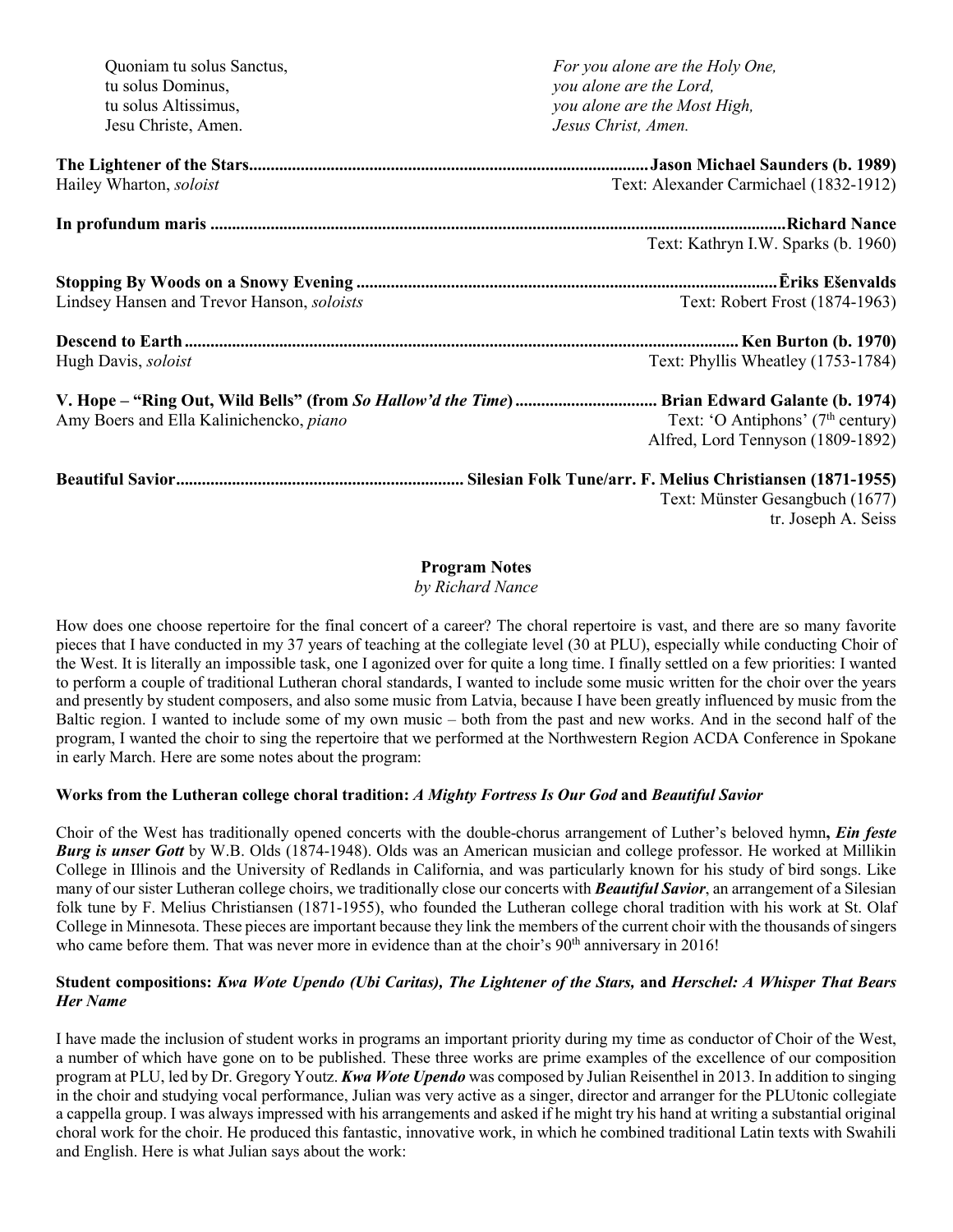The values of charity and love resonate with every person – regardless of culture, ethnicity, or social class. *Kwa Wote Upendo* is written as a celebration of these values. The use of Swahili is meant to express the celebration and joy behind the words *Ubi Caritas et amor, Deus ibi est (sote Upendo)* – Where there is charity and love, God is there (Let us love).

*The Lightener of the Stars* was composed by Jason Saunders for the choir's 2011 tour to Germany and France. The work has a lovely ethereal feel, depicting the beauty of the heavens. A striking aleatoric section sung by the treble voices paints the image of "angels and saints" singing in melodious praise. Throughout, Jason features chords with stacked harmony that open to rich sonorities. After graduating from PLU, Jason went on to work on his master's degree in conducting at the University of Southern California, where he studied composition with Morten Lauridsen. Jason's choral program at Graham-Kapowsin High School is recognized as one of the northwest's finest. I will never forget seeing Jason conduct this work at Chartres Cathedral in France.

*Herschel: A Whisper That Bears Her Name* is a dynamic new work by students TJ Wheeler and Anika Hille. Here are notes about the piece from Anika:

In 1786, Caroline Herschel (sister to composer and astronomer William Herschel) became the first woman to discover a comet. After William decided to leave music and pursue astronomy, Caroline was forced to give up her blossoming career as a concert singer to keep her brother's house, as well as aid in his astronomical research. *Herschel: A Whisper that Bears Her Name* guides the listener through Caroline's uncertainty, as well as her feelings of astonishment and reverence upon sighting what would eventually be named the 35P Herschel-Rigollet comet. Caroline would go on to discover seven other comets, and have a very successful career as the first professional female astronomer. The repeated dream-like ostinato in the piano accompaniment suggests a timeless atmosphere in which one could spend hours scanning the night sky. The motif reappears in different variations throughout the choir and handbells. The middle section encourages a more introspective tone, as Caroline comes to terms with the discontented nature of her circumstances. In a sudden swell of harmony, she catches sight of the comet, and is awestruck by the majesty of what she is witnessing. In the final moments of the piece, Caroline comes to the realization that her life is about to change for the better, as she metaphorically and literally "steps from the shadows and into the starlight."

#### **Works by Richard Nance:** *Part-songs in Homage to Brahms, Psalm 36,* **and** *In profundum maris*

Dr. Hugh Sanders was my collegiate choral conductor and mentor at West Texas State University. He later moved to Baylor University where he served as Director of Choral Activities for many years. In celebration of the 100<sup>th</sup> anniversary of the School of Music at Baylor, present conductor Brian Schmidt asked if I might compose a piece in honor of Dr. Sanders, and I was of course enthusiastic to do so. Dr. Sanders loved the music of Brahms, so the commission was to write pieces in the style of Brahms, but with my own harmonic language – quite an intimidating task! I chose texts from two of my favorite Brahms part-songs, and to further relate the pieces to those of the master, I chose his six-part voicing and imitated some of his rhythmic motives. Though I did not consciously try to limit my harmonic language, I do think these miniatures are more Romantic in tone than most of my other works. Tonight marks the second performance of these *Part-songs in Homage to Brahms*, they were premiered at Baylor just last evening.

*Psalm 36* was the 2002 Raymond Brock Memorial Commissioned Work from the American Choral Directors Association. It was a great honor to be chosen to write this piece. Composers that I share this award with include: Stephen Paulus, Gwyneth Walker, Eric Whitacre, René Clausen, Z. Randall Stroope, Morten Lauridsen, Eleanor Daley, Joan Szymko, Chen Yi, Alice Parker, Ola Gjeilo, J.A.C. Redford, Jake Runestad, Bob Chilcott, Ēriks Ešenvalds, and others. In response to the terrible events of 2001 and the tragic death of one of my closest friends, Jim Holloway, I chose to combine the words about the forces of evil so graphically described in Psalm 36 with the words of hope and strength expressed in Psalm 46. I have paired *Psalm 36* with Mykola Lysenko's *Prayer for Ukraine*, as a way to express our concern for the atrocities that are occurring because of the war in that besieged nation.

*In profundum maris* was composed in 2019 to honor the retirement of Richard Sparks from the University of North Texas. Dr. Sparks served as conductor of the Choir of the West from 1983-2001, and I consider him a colleague, mentor and closest friend. The text is by his wife Kathryn, who served on the art faculty at PLU for many years, and is a well-known artist, writer and author. About the poem, Kathryn writes:

The heart of this text simply reflects a sense that no matter how far down I think I may have fallen, even beyond what's knowable, if I let myself be still enough to hear the melody of the universe it can rescue and revive me. Music has healing—perhaps even saving—power. The closing line can mean either that music is eternal, too miraculous to have an end itself, or that I won't easily let go of life as long as the mysterious beauty of music still reaches me.

The piano accompaniment and the use of triplet figures throughout paints the image of rolling waves. Deep descents in the vocal lines, rising lines that end in dissonant chords, a brief passage of calming unison (on the word "peace"), and a turn to a brilliant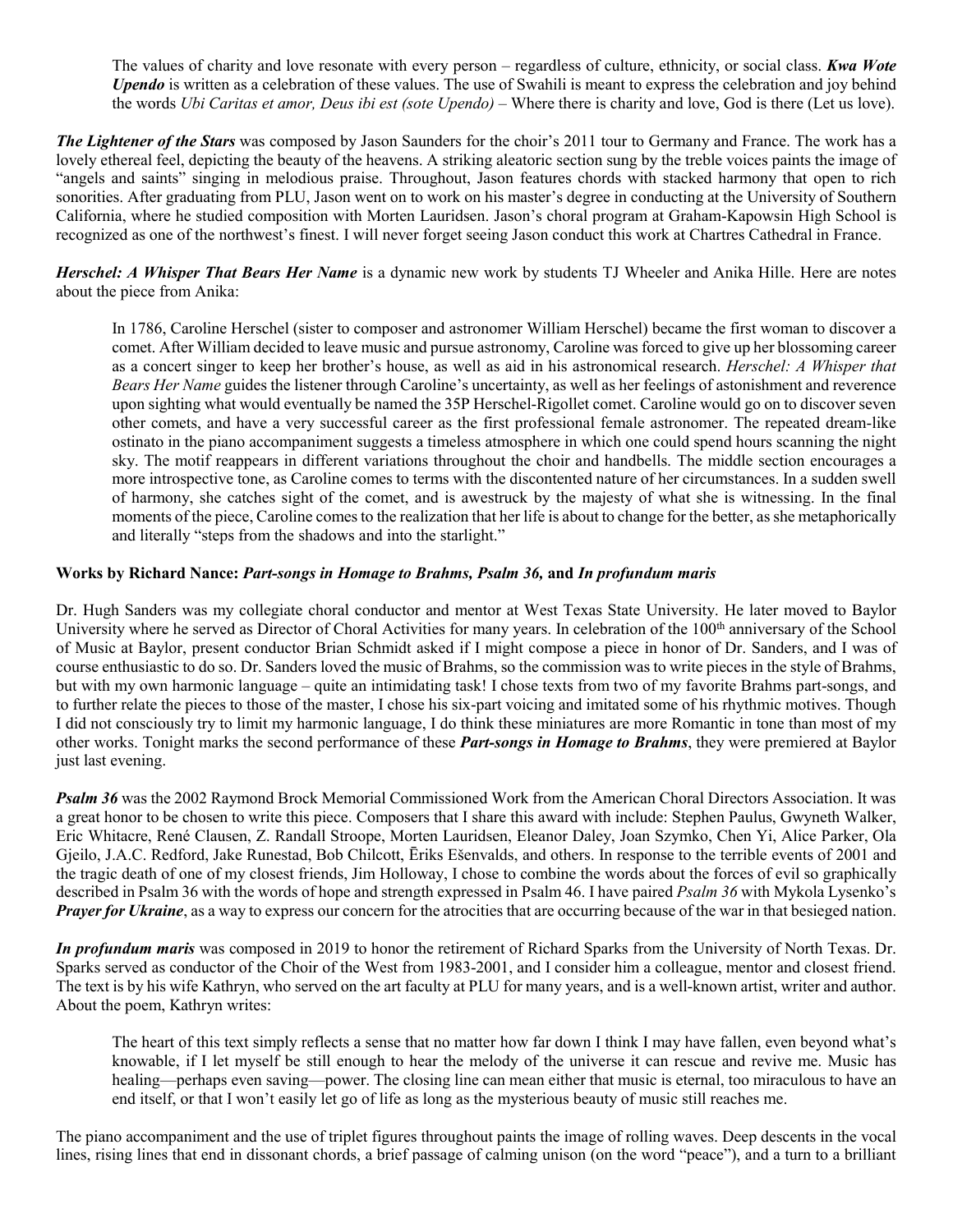major triad with added tones on the word "Miracles" are all examples of word painting that bring out the extreme emotions of the text.

#### **Music from Latvia:** *Māte Saule, Northern Lights* **and** *Stopping By Woods on a Snowy Evening*

I have been obsessed with Baltic choral repertoire for a number of years, especially music from Latvia. I think that started with my discovery of the youth choir Kāmer, when I was looking for a recording of a piece called *Knowee* by Australian composer Stephen Leek, and I found it on an album called "World Sun Songs." Kāmer's performance was amazing, but another piece on the album caught my attention – *Māte Saule (Mother Sun)* by Pēteris Vasks, who is one of Latvia's primary composers. This piece was composed in 1977, when Vasks was a student, and it is one of the standards of Baltic repertoire - there are numerous recordings of this work by the world's finest choirs. Vasks says, "Most people today no longer possess beliefs, love and ideals. The spiritual dimension has been lost. My intention is to provide food for the soul and this is what I preach in my works." He uses four musical ideas to create *Māte Saule,* the use of undulating aleatoric motive to build and dissipate dramatic tension, the repetition of small motives to build intensity, a "Latvian drone," and a hymn-like section at the end of the work. Vasks uses mild dissonance, text stratification across several vocal parts, and splits the choir into 15 parts on a rising tone cluster as the sun rises to end the piece.

In 2011 I attended the ACDA National Convention in Chicago, and there I saw two performances of *A Drop in the Ocean*, by Latvian composer Ēriks Ešenvalds. I was so entranced by this marvelous work, that I sent an email to Ēriks about writing a piece for Choir of the West to perform if we were accepted to sing at the 2013 National Convention, which was to be held in Dallas. Ēriks enthusiastically accepted, and this was the beginning of a wonderful relationship between this master composer and PLU. At the time, Ēriks was doing a lot of research on the legends of the northern lights in order to construct his *Nordic Light Symphony*. Though not part of the symphonic work, *Northern Lights* sprang from his research of writings by Arctic explorers Charles Francis Hall and Fridtjof Nansen, combining them with a Latvian legend about the aurora. The use of water-tuned glasses and chimes adds to the description of awe the explorers felt as they observed the lights in the sky. *Stopping by Woods on a Snowy Evening* is the 2022 Raymond Brock Commission, sponsored by American Choral Directors Association. It was performed at all six regional ACDA conferences last March, and Choir of the West was honored to be asked to give the Northwest Region premiere in Spokane. This is a lush and beautiful setting of Robert Frost's well-known poem.

#### **Repertoire from our NWACDA program:** *Cum Sancto Spiritu, Descend to Earth,* **and** *Hope – "Ring Out, Wild Bells"*

One of Korea's most prominent composers, Hyo-won Woo blends traditional Korean musical elements with Western musical concepts in her works. *Cum Sancto Spiritu* is the third movement of her unaccompanied *Gloria*, composed in 2002 for the Incheon City Chorale. This lively work features the traditional Korean musical scale, along with "Jangdan," or long-short rhythmic patterns. Western elements include the use of imitation, counterpoint, and antiphonal singing.

British composer Ken Burton was born to West Indian Christian parents. He is widely known in Britain as a choral and orchestral conductor, composer, arranger and media personality. *Descend to Earth* was composed in 2020 for the renowned ensemble VOCES8. About the work, Burton says:

The three words 'descend to earth' resonated with me, as one of the memorable images of the year 2020 is that of a young man on the ground saying, "I can't breathe"; in the same year a pandemic affected the ability to breathe, sadly resulting in many deaths. Many felt their worlds had descended. The poetry was written in an era where many felt oppressed and downtrodden (poet Phyllis Wheatley was a former slave, and the first African-American author to publish a book of poetry). Through the piece, the intention is to move from the low to the loftier, from hurt to hope, from ruin to repair.

Brian Galante is my choral colleague and Chair of the Department of Music at PLU. With my retirement he will take over as the seventh conductor of Choir of the West. I cannot imagine a better person and musician for the job! *Hope: "Ring Out, Wild Bells"*  is the fifth movement of the choral cycle, *So Hallow'd the Time*, composed in 2017 for the Taylor Festival Choir and conductor Robert Taylor. The piece begins quietly with a chant from the 7<sup>th</sup> century 'O Antiphons,' sung in Latin by the treble voices – a prayer of hope that the Savior might come and save us. This gentle opening gives way to an exuberant setting of Alfred, Lord Tennyson's famous poem, filled with the hope that the trials and tribulations mankind has suffered might be left behind, giving way to "...The larger heart, the kindlier hand," through the coming of "the Christ that is to be."